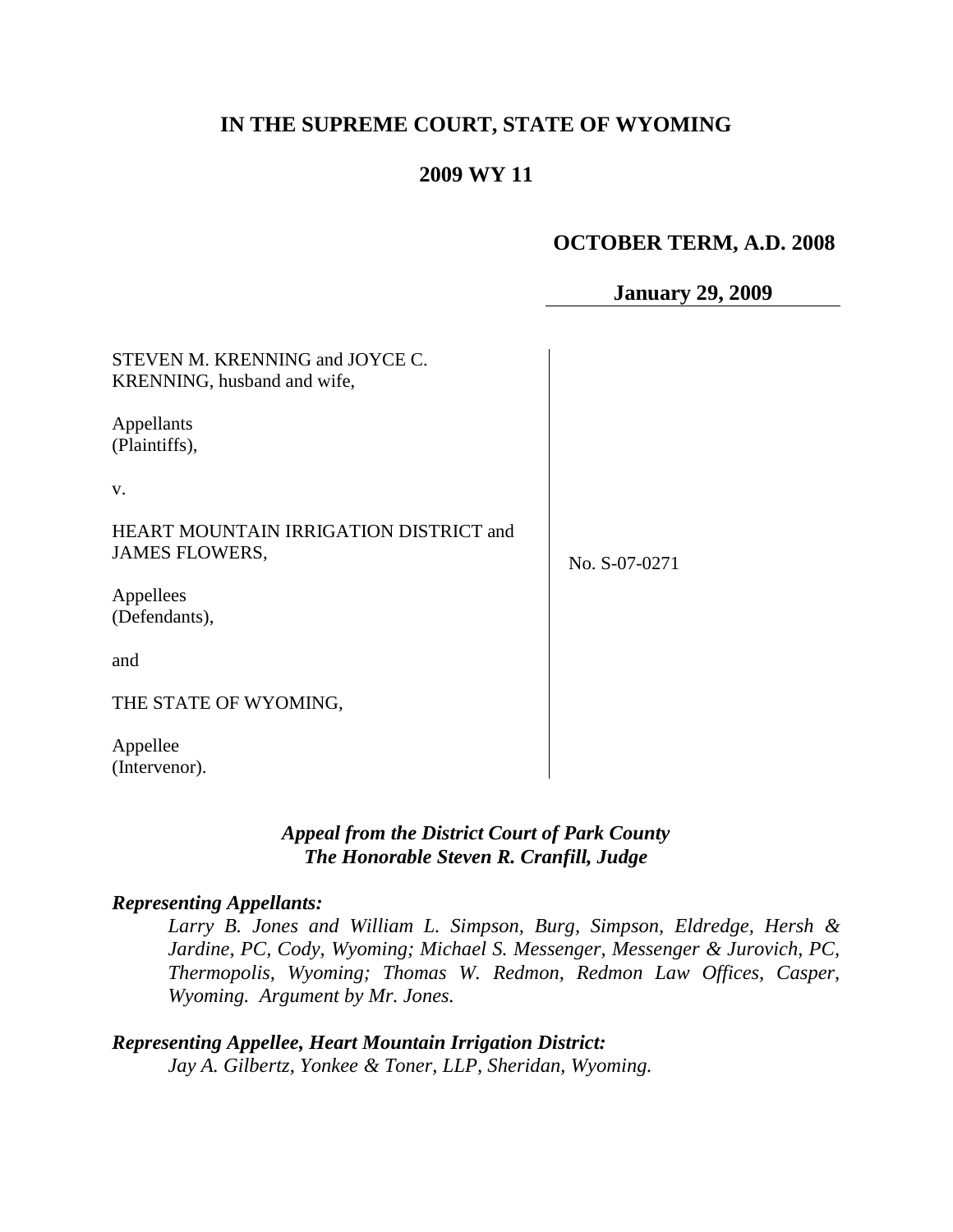#### *Representing Appellee, James Flowers:*

*Jason A. Neville and Lori L. Gorseth, Williams, Porter, Day & Neville, PC, Casper, Wyoming. Argument by Mr. Neville.*

### *Representing Appellee, State of Wyoming:*

*Bruce A. Salzburg, Attorney General; Elizabeth C. Gagen, Chief Deputy Attorney General; Martin L. Hardsocg, Senior Assistant Attorney General; Bridget L. Hill, Senior Assistant Attorney General. Argument by Ms. Gagen.*

*Before VOIGT, C.J., and GOLDEN, HILL, KITE, and BURKE, JJ.*

**NOTICE: This opinion is subject to formal revision before publication in Pacific Reporter Third. Readers are requested to notify the Clerk of the Supreme Court, Supreme Court Building, Cheyenne, Wyoming 82002, of any typographical or other formal errors so that correction may be made before final publication in the permanent volume.**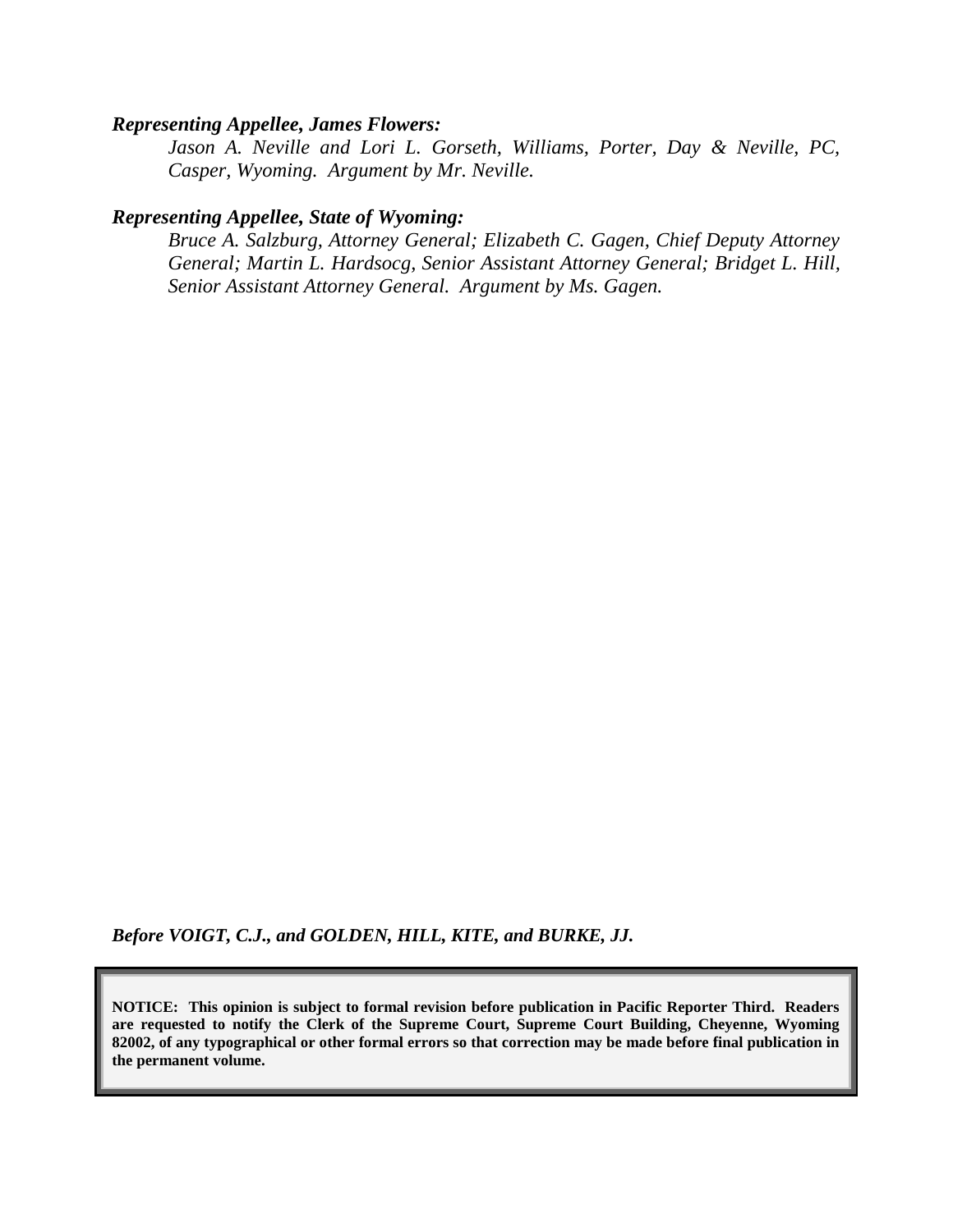#### **BURKE, Justice.**

[¶1] Steven and Joyce Krenning brought suit against the Heart Mountain Irrigation District and its employee, James Flowers, seeking recovery for personal injuries Mr. Krenning suffered in an altercation with Mr. Flowers. The district court ruled that the Irrigation District and Mr. Flowers were immune from liability pursuant to the Wyoming Governmental Claims Act (WGCA), and granted summary judgment in their favor. Mr. and Mrs. Krenning challenge that decision in this appeal. We will affirm.

#### *ISSUES*

[¶2] The Krennings state the following issues, although we put them in a different order to facilitate discussion:

> 1. Appellee Heart Mountain Irrigation District is not a governmental entity under the provisions of the Wyoming Governmental Claims Act, W.S. § 1-39-101, *et seq.*, (LexisNexis 2007), and thus neither the Irrigation District, nor its employees, are within the scope of governmental immunity granted by the Wyoming Governmental Claims Act.

> 2. If Appellee Heart Mountain Irrigation District is a governmental entity for purposes of the Wyoming Governmental Claims Act (WGCA), it is also a "public utility" for which immunity has been waived under the provisions of W.S. § 1-39-108, and thus both the Irrigation District and its employees may be liable for their negligence.

> 3. Under the alternative allegations of Appellants" Complaint, Appellee James Flowers was asserted to be acting both within and without the scope of his employment. Questions of fact remain as to whether he was acting outside the scope of his employment so as to not be protected by any immunity that allegedly exists for the Irrigation District.

> 4. Granting Sovereign Immunity to an Irrigation District and its employees, such as Appellees, is contrary to and violative of the Wyoming Constitutional guarantees of Equal Protection under Article 1, §§ 2, 3, 6, 8, 34 and Article 3, § 27.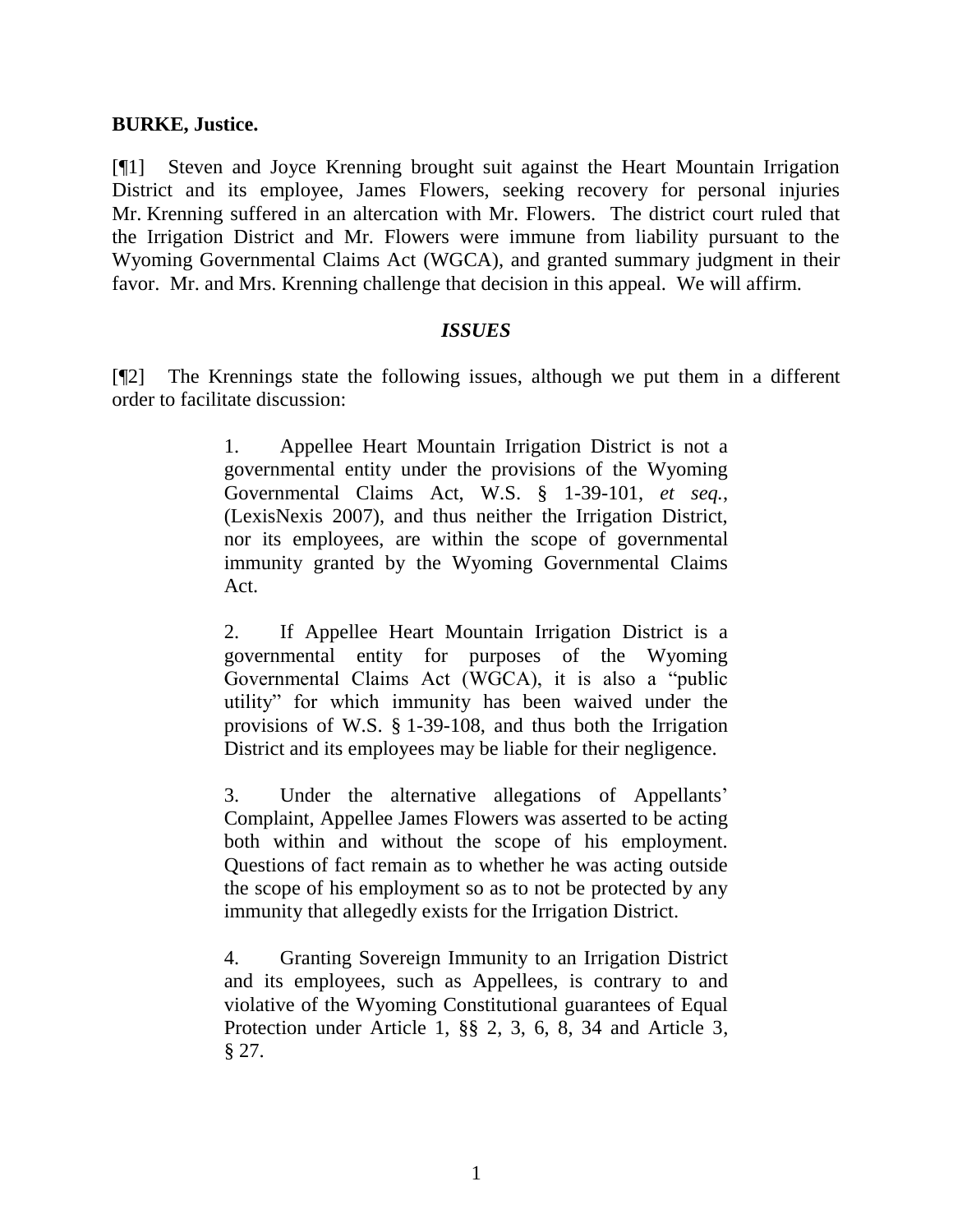### *FACTS*

[¶3] Heart Mountain Irrigation District is an irrigation district organized pursuant to Wyo. Stat. Ann. § 41-7-201 (LexisNexis 2007). Through a series of canals, ditches, dams, and other works, the Irrigation District delivers irrigation water to landowners with water rights within the district. Mr. Flowers was an employee of the Irrigation District. Mr. Krenning owns and leases lands within the Irrigation District, and receives irrigation water from the Irrigation District.

[¶4] On October 4, 2004, Mr. Flowers and Mr. Krenning had a chance meeting on the road paralleling one of the Irrigation District's canals. They began arguing, and a physical confrontation followed. There is considerable dispute about the details, but the district court's decision letter provided this useful summary:

> [The Krennings] allege that Flowers had a volatile temper which had been reported to the District on numerous occasions. [The Irrigation District and Mr. Flowers] allege that [Mr. Krenning] had a history of behavior that "terrorized" neighbors and family members.

> Regardless, on October 4, 2004, Flowers was working for the District and talking with a ditch rider, Mr. House, when Steve Krenning approached him to discuss ditch seepage. Flowers was sitting in his truck at the time. There had been previous accusations from Flowers that Krenning was improperly using irrigation water. A confrontation between Flowers and Krenning ensued and it is undisputed that Flowers struck Krenning with a shovel at least twice. As a result, Krenning"s arm was broken and he received head injuries.

[¶5] Mr. Flowers was arrested and charged with assault with a deadly weapon. At trial, he did not deny hitting Mr. Krenning with the shovel. However, he claimed that he had acted in self-defense, and that Mr. Krenning had been the aggressor. The jury agreed that Mr. Flowers had acted in self-defense, $\frac{1}{2}$  and he was acquitted.

[¶6] On July 14, 2005, the Krennings presented the Irrigation District with a Verified Notice of Claim pursuant to Wyo. Stat. Ann. § 1-39-113, which requires such notice

 $\overline{a}$ 

 $1$  In criminal cases, it is often difficult or impossible to ascertain the basis on which the jury reached a decision. In Mr. Flowers' case, however, the verdict form asked the jury to check one of two choices: "Guilty (no self-defense)" or "Not Guilty (self-defense)." The jury checked the latter.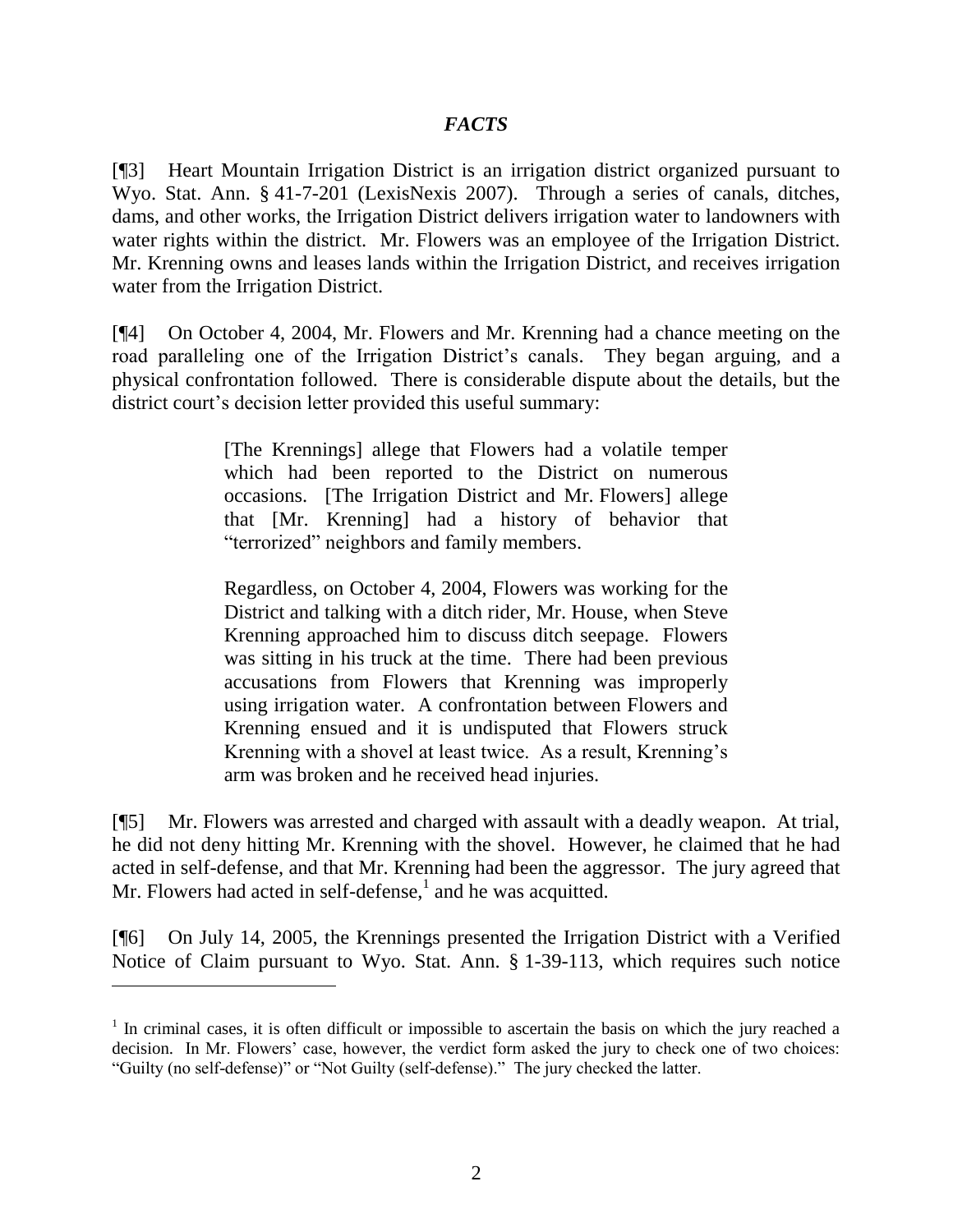before an action may be brought against a governmental entity. The Irrigation District did not respond to the notice, and on August 10, 2005, the Krennings filed a complaint in the district court against the Irrigation District and Mr. Flowers. On June 15, 2007, the Irrigation District moved for summary judgment, asserting immunity from suit pursuant to the WGCA. Mr. Flowers joined that motion, claiming that he was also subject to governmental immunity as an employee of the Irrigation District. The district court ruled in favor of the Irrigation District and Mr. Flowers, and the Krennings appeal that decision.

[¶7] One of the issues raised in this appeal is the constitutionality of the WGCA. Accordingly, notice was served on the Attorney General as required by Wyo. Stat. Ann. § 1-37-113 and W.R.C.P. 24(d). The State of Wyoming intervened in order to address the constitutional challenge.

### *STANDARD OF REVIEW*

[¶8] Summary judgment is appropriate when there are no genuine issues of material fact and the moving party is entitled to judgment as a matter of law. W.R.C.P. 56(c); *Metz Beverage Co. v. Wyoming Beverages, Inc.*, 2002 WY 21, ¶ 9, 39 P.3d 1051, 1055 (Wyo. 2002). "A genuine issue of material fact exists when a disputed fact, if it were proven, would establish or refute an essential element of a cause of action or a defense that the parties have asserted." *Id*. Because summary judgment involves a purely legal determination, we undertake *de novo* review of a trial court's summary judgment decision. *Glenn v. Union Pacific R.R. Co.*, 2008 WY 16, ¶ 6, 176 P.3d 640, 642 (Wyo. 2008).

*Jacobs Ranch Coal Co. v. Thunder Basin Coal Co., LLC*, 2008 WY 101, ¶ 8, 191 P.3d 125, 128-29 (Wyo. 2008).

### *DISCUSSION*

#### *1. Is the Irrigation District subject to governmental immunity?*

[¶9] This is the first time we have been squarely presented with the question of whether the WGCA provides governmental immunity to an irrigation district. To answer the question, we must interpret the statutory language of the WGCA. "Statutory interpretation is a question of law, so our review is *de novo*." *Qwest Corp. v. Public Svc. Comm'n of Wyo*., 2007 WY 97, ¶ 3, 161 P.3d 495, 497 (Wyo. 2007). We attempt to determine the legislature's intent based primarily on the plain and ordinary meaning of the words used in the statute.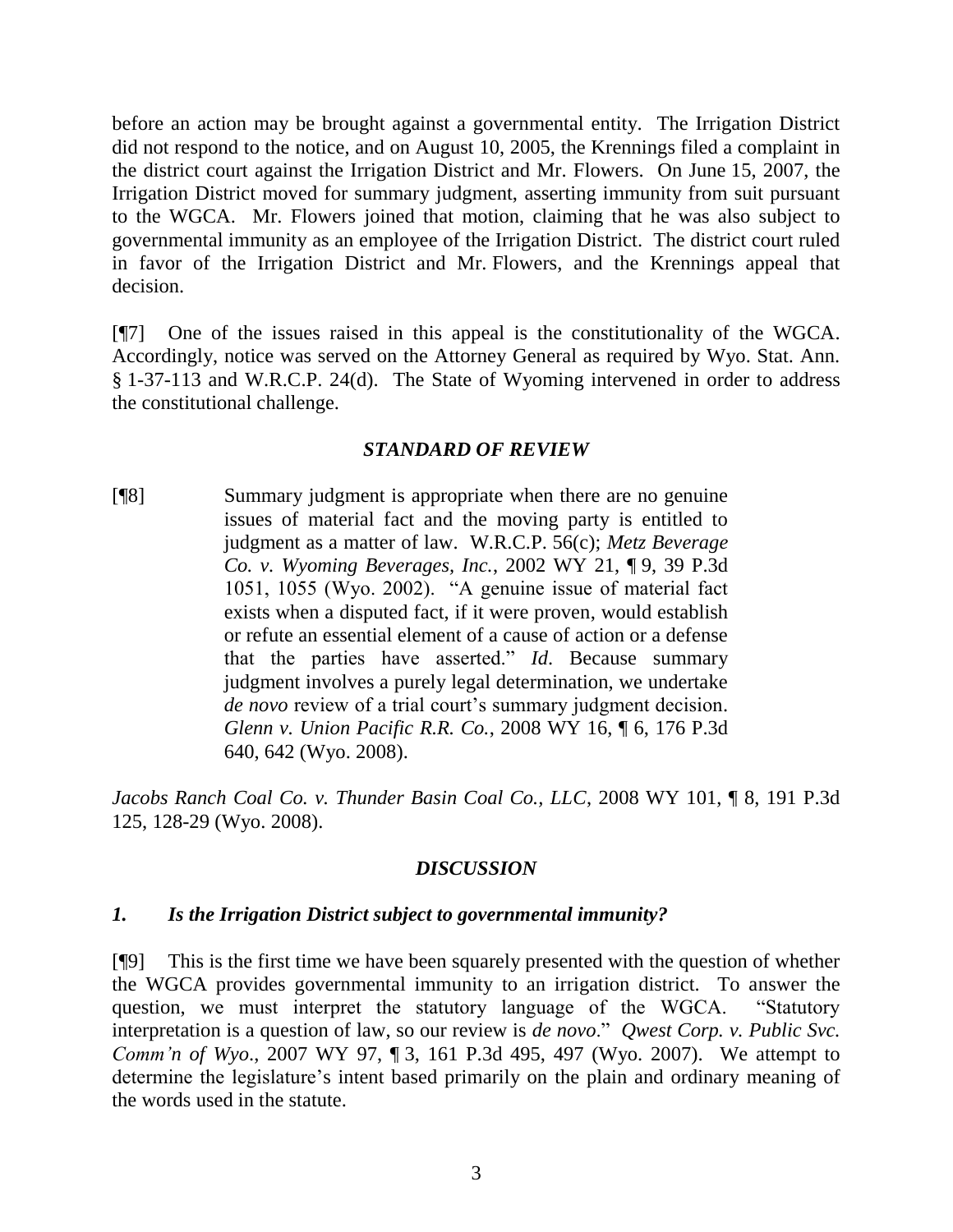The paramount consideration is to determine the legislature's intent, which must be ascertained initially and primarily from the words used in the statute. We look first to the plain and ordinary meaning of the words to determine if the statute is ambiguous. A statute is clear and unambiguous if its wording is such that reasonable persons are able to agree on its meaning with consistency and predictability. Conversely, a statute is ambiguous if it is found to be vague or uncertain and subject to varying interpretations. If we determine that a statute is clear and unambiguous, we give effect to the plain language of the statute.

*RK v. State ex rel. Natrona County Child Support Enforcement Dep't*, 2008 WY 1, ¶ 10, 174 P.3d 166, 169 (Wyo. 2008) (internal citations omitted).

[¶10] The WGCA begins by granting governmental entities broad immunity from tort liability:

> A governmental entity and its public employees while acting within the scope of duties are granted immunity from liability for any tort except as provided by W.S. 1-39-105 through 1- 39-112 and limited by W.S. 1-39-121.

Wyo. Stat. Ann. § 1-39-104(a). The first question to be resolved is whether the Irrigation District is a governmental entity to which immunity is granted.

[¶11] The term "governmental entity" is defined to include "the state, University of Wyoming or any local government." Wyo. Stat Ann. § 1-39-103(a)(i). In turn, the term "local government" is defined to include "cities and towns, counties, school districts, joint powers boards, airport boards, *public corporations*, community college districts, special districts and their governing bodies, all political subdivisions of the state, and their agencies, instrumentalities and institutions." Wyo. Stat Ann. § 1-39-103(a)(ii) (emphasis added). The Irrigation District asserts that it is a "public corporation," and so a governmental entity subject to immunity.<sup>2</sup>

[¶12] The WGCA does not define the term public corporation. However, in 1979 when

 $\overline{a}$ 

 $2$  The Irrigation District also took the position that it is a special district. The district court agreed. Given our conclusion that the Irrigation District is a public corporation, we need not decide whether it also fits the definition of a special district.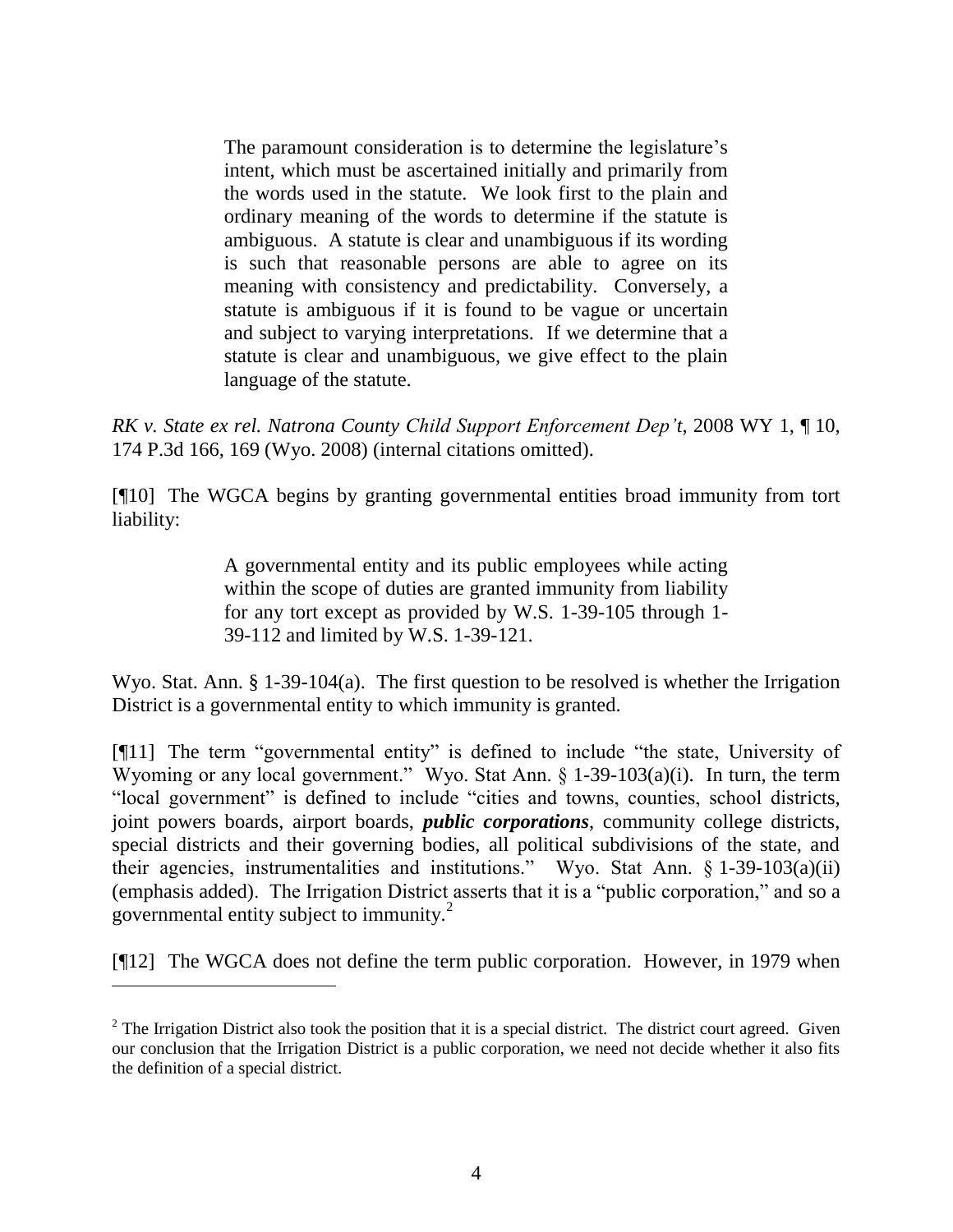the WGCA was enacted, a familiar source listed this definition:

An artificial person . . . created for the administration of public affairs. . . . A public corporation is an instrumentality of the state, founded and owned in the public interest, supported by public funds and governed by those deriving their authority from the state.

*Black's Law Dictionary* 1105-06 ( $5<sup>th</sup>$  ed. 1979). The Irrigation District is plainly an artificial person, being a corporate body duly organized pursuant to Wyo. Stat. Ann. § 41- 7-201. It is founded and owned in the public interest, as indicated by the legislature"s direction that the statutes concerning irrigation districts "shall be liberally construed *to promote the public welfare* by reclaiming and irrigating lands." Wyo. Stat. Ann. § 41-7-102 (emphasis added). To the extent that irrigation districts "promote the public welfare," they are created for the administration of public affairs. Irrigation districts derive their authority from the state, as demonstrated by the fact that they must be created by an order of the state district court. Wyo. Stat. Ann. § 41-7-210. Thus far, the Irrigation District fits comfortably within the definition of a public corporation.

[¶13] The question of whether the Irrigation District is supported by public funds is not so easily answered. Irrigation districts are not funded by taxes paid by the public at large, but rather, by assessments against district members. Wyo. Stat. Ann. §§ 41-7-401 through -415. However, the public nature of these assessments is established by other statutory provisions. An irrigation district's annual budget must be approved by the district court. Wyo. Stat. Ann. § 41-7-402. The assessments are approved, levied, and assessed by county commissioners. Wyo. Stat. Ann. § 41-7-403. The county assessor must then "extend upon the tax roll of such county the respective amounts levied and assessed against each lot, tract and easement of land, and against each corporation as shown by said assessment roll of said districts." *Id*. The assessments are "collected by the same officer and in the same manner and at the same time as state and county taxes are collected." Wyo. Stat. Ann. § 41-7-404(a). Read together, these statutory provisions give the Irrigation District's assessments the character of public funds. Accordingly, we conclude that the Irrigation District satisfies all of the requirements of *Black's* definition of a public corporation.

[¶14] Further, while the legislature did not define the term "public corporation" in the WGCA, it did provide a definition in the statutes concerning water conservancy districts. There, a public corporation is defined to include:

> counties, city and counties, towns, cities, school districts, *irrigation districts,* water districts, part districts, subdistricts, and all governmental agencies, clothed with the power of levying or providing for the levy of general or special taxes or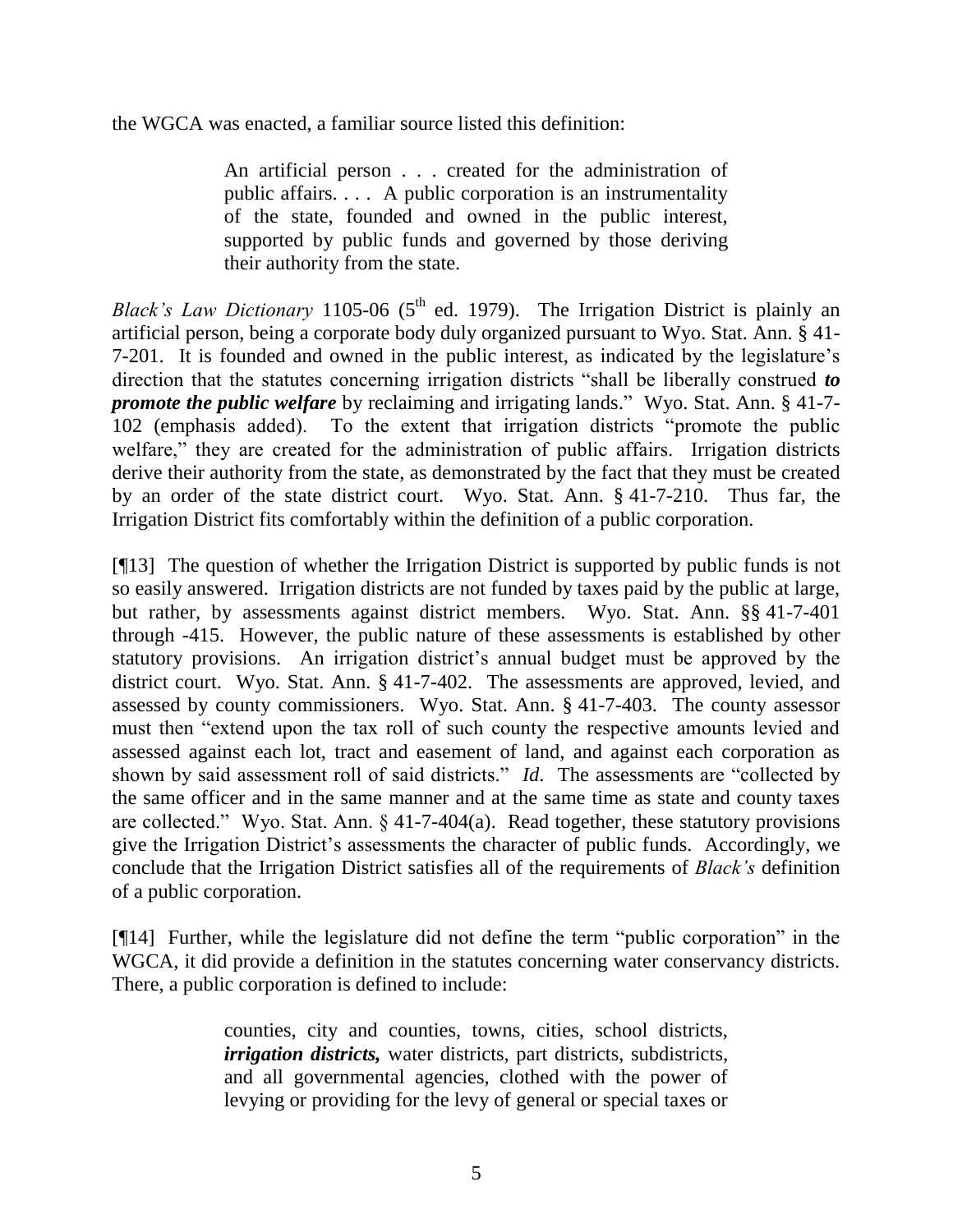special assessments.

Wyo. Stat. Ann. § 41-3-702(b) (emphasis added). While this definition may not apply directly under the WGCA, it does establish that the legislature considers irrigation districts to be public corporations for some purposes.

[¶15] Our conclusion that an irrigation district is a public corporation can be tested against other statutory provisions as well. "[I]n ascertaining the meaning of a given law, all statutes relating to the same subject or having the same general purpose must be considered and construed in harmony." *Plymale v. Donnelly*, 2007 WY 77, ¶ 30, 157 P.3d 933, 940 (Wyo. 2007), citing *McClean v. State*, 2003 WY 17, ¶ 6, 62 P.3d 595, 597 (Wyo. 2003). The statutes dealing with irrigation districts expressly provide that the commissioners of an irrigation district are "declared to be public officers." Wyo. Stat. Ann. § 41-7-301. Irrigation district commissioners must take "an oath to support the constitution of the United States and the constitution of the state of Wyoming." Wyo. Stat. Ann. § 41-7-302. Irrigation districts have the power to exercise eminent domain. Wyo. Stat. Ann. § 41-7-210(a)(iv)(E). They have the authority to issue bonds to secure indebtedness. Wyo. Stat. Ann. § 41-7-408. They must advertise for bids, and accept the lowest bid, for any work estimated to cost more than \$7,500. Wyo. Stat. Ann. § 41-7- 412. All of these statutory provisions tend to confirm our conclusion that irrigation districts are of such a public nature that they must be considered public corporations, and that the legislature intended to include irrigation districts among the governmental entities subject to immunity under the WGCA.

[¶16] Finally, we can test this conclusion against prior decisions of this Court. Significantly, we have expressly declared that irrigation districts are public corporations:

> An irrigation district, reclaiming, as it does, desert lands in the state, and accordingly conferring a benefit not alone upon the private individuals within the district, but also upon the people of the state as a whole, is a public, rather than a private corporation. Kinney on Irrigation and Water Rights, (2nd ed.) sec. 1404; 40 Cyc. 817. . . . They are . . . special state organizations for state purposes with limited powers, created to perform certain work which the policy of the state requires or permits to be done and to which the state has given a certain degree of discretion in reclaiming desert lands.

*Sullivan v. Blakesley*, 35 Wyo. 73, 83-84, 246 P. 918, 921-22 (1926). In addition, in *Biddick v. Laramie Valley Municipal Irrigation Dist.*, 76 Wyo. 67, 72, 299 P.2d 1059, 1060 (1956), we affirmed a district court"s finding that the "Laramie Valley Municipal Irrigation District is a public corporation." We find no Wyoming cases holding to the contrary.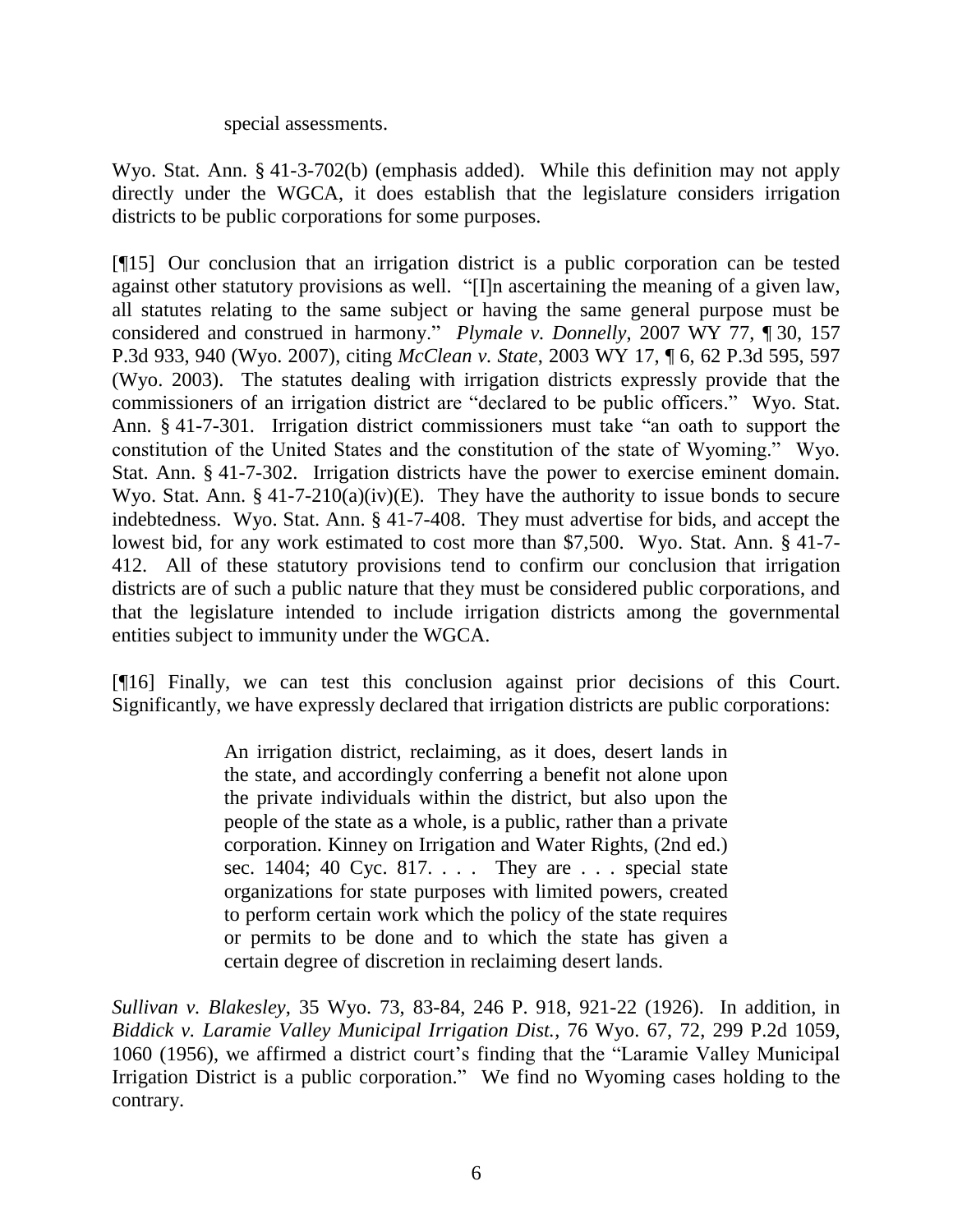[¶17] In their arguments against governmental immunity for irrigation districts, the Krennings point to a long line of Wyoming cases in which irrigation districts have been defendants. These cases range in age from *Big Goose and Beaver Ditch Co. v. Morrow*, 8 Wyo. 537, 59 P. 159 (1899), to *Reed v. Cloninger*, 2006 WY 37, 131 P.3d 359 (Wyo. 2006). They include *Wheatland Irrigation Dist. v. McGuire*, 537 P.2d 1128, 1140 (Wyo. 1975), in which we expressly recognized that owners of irrigation ditches and reservoirs are "charged with a duty of reasonable care in constructing, maintaining and operating [their] irrigation works and facilities." The Krennings contend that holding irrigation districts subject to governmental immunity ignores or overrules these prior decisions.

[¶18] Careful review of the cases cited reveals that all are distinguishable from the present case. Some of these cases involved private irrigation districts or canal companies, which were plainly not subject to governmental immunity. *See*, *e*.*g*., *Tillery v. West Side Canal, Inc.*, 719 P.2d 1384 (Wyo. 1986); *Pine Creek Canal No. 1 v. Stadler*, 685 P.2d 13 (Wyo. 1984). Nearly all of the cases, including *Wheatland Irrigation Dist.*, 537 P.2d 1128, were decided prior to the enactment of the WGCA. We are not ignoring or overruling these cases, only interpreting the legislature"s intent as expressed in the WGCA. Finally, in *Reed*, 131 P.3d 359, the Shoshone Irrigation District was a defendant, and the case was decided after the passage of the WGCA. However, the issue of governmental immunity was not raised by the parties or considered by the Court. That may be because, although the suit initially sought damages from the irrigation district, "[e]ventually, the Reeds withdrew their claim for damages vis-à-vis the District, and asked only that irrigation in that area be enjoined." *Id*., ¶ 7, 131 P.3d at 363. The WGCA grants "immunity from liability for any tort," Wyo. Stat. Ann. § 1-39-104(a), but it does not preclude a claim for injunctive relief against an irrigation district.

[¶19] Another argument raised by the Krennings is more troubling. They point out that the WGCA was enacted generally to limit the scope of governmental immunity, not to expand it. As we have previously observed, "in adopting the Governmental Claims Act, the legislature recognized and embraced the *curtailment of governmental immunity* initiated by the judiciary." *Hamlin v. Transcon Lines*, 701 P.2d 1139, 1144 (Wyo. 1985) (emphasis added). The Krennings assert that because irrigation districts did not enjoy governmental immunity prior to the enactment of the WGCA, extending governmental immunity to irrigation districts after the enactment of the WGCA is contrary to the general purpose of that act.

[¶20] While this argument has merit, we are compelled to reject it. As stated above, under our rules of statutory construction, we must interpret a statute based on the plain and ordinary meaning of the words used in the statute. The WGCA expressly grants governmental immunity to public corporations. Irrigation districts are public corporations, as shown by the ordinary definition of a public corporation, other legislative provisions, and previous holdings by this Court. Thus, the WGCA unambiguously grants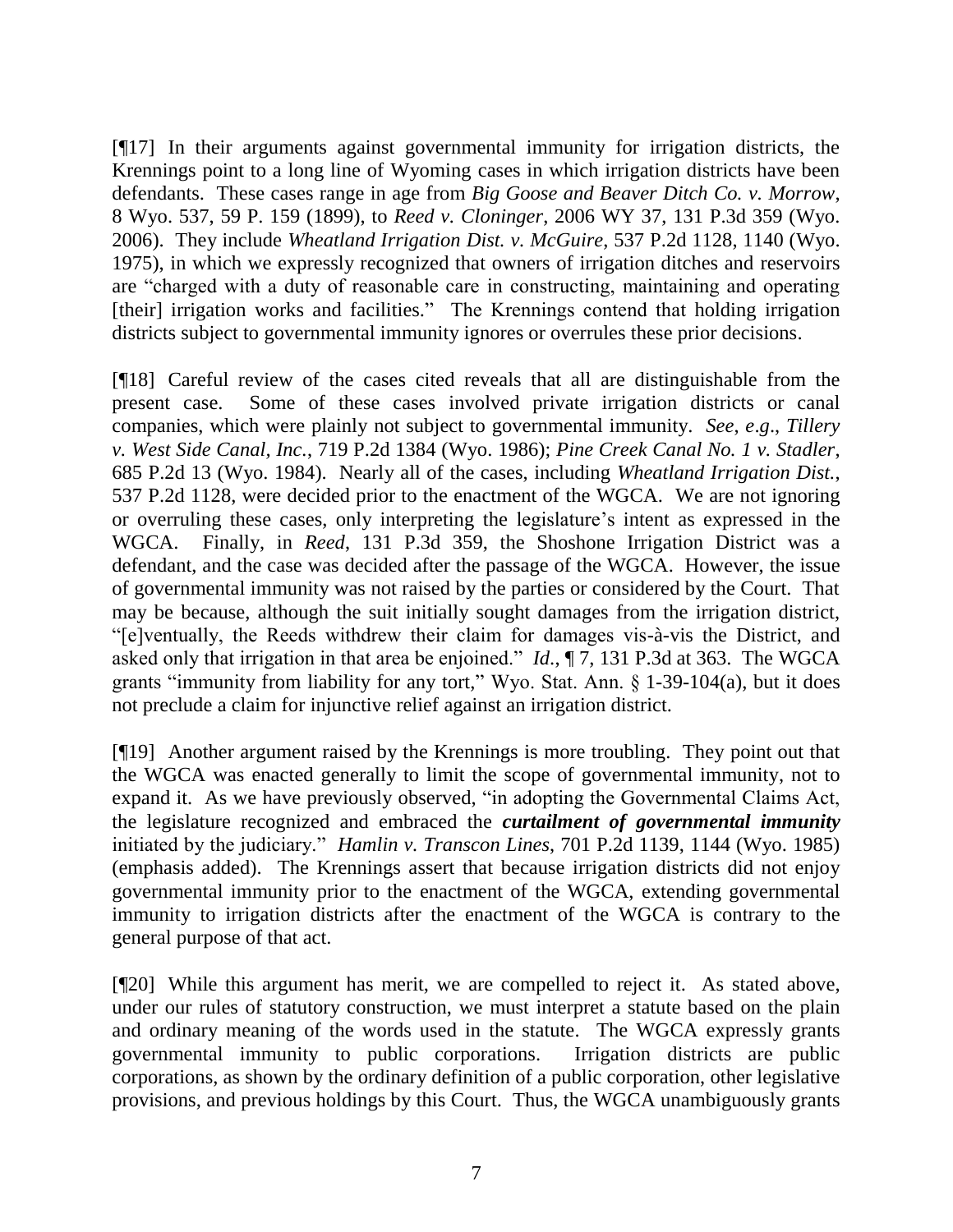governmental immunity to irrigation districts.

When the words used are clear and unambiguous, a court risks an impermissible substitution of its own views, or those of others, for the intent of the legislature if any effort is made to interpret or construe statutes on any basis other than the language invoked by the legislature.... If the language selected by the legislature is sufficiently definitive, that language establishes the rule of law. . . . This inhibition upon statutory construction offers assurance that the legislative efforts and determinations of elected representatives will be made effective without judicial adjustment or gloss.

*State, ex rel., Dept. of Revenue v. Buggy Bath Unlimited, Inc.*, 2001 WY 27, ¶ 16, 18 P.3d 1182, 1187 (Wyo. 2001), quoting *Allied-Signal, Inc. v. Wyoming State Board of Equalization*, 813 P.2d 214, 219 (Wyo. 1991). In light of our recognition that the language selected by the legislature is clear and unambiguous, we must conclude that the WGCA provides governmental immunity to irrigation districts.

## *2. Is the Irrigation District a "public utility" for which governmental immunity has been waived?*

[¶21] As noted above, the WGCA provides broad governmental immunity from tort liability. However, it also establishes a number of specified exceptions. The Krennings seek to apply this exception to the Irrigation District:

> A governmental entity is liable for damages resulting from bodily injury, wrongful death or property damage caused by the negligence of public employees while acting within the scope of their duties in the operation of public utilities and services including gas, electricity, water, solid or liquid waste collection or disposal, heating and ground transportation.

Wyo. Stat. Ann. § 1-39-108(a). The Krennings say that the Irrigation District supplies water as a public utility, and so governmental immunity has been waived for their negligence claims against the Irrigation District. We note that the question of whether an irrigation district is a public utility is also one of first impression for this Court.

[¶22] The WGCA does not define the term public utility, but the Krennings point to this definition from the statutes governing public utilities:

> (vi) "Public utility" means and includes every person that owns, operates, leases, controls or has power to operate, lease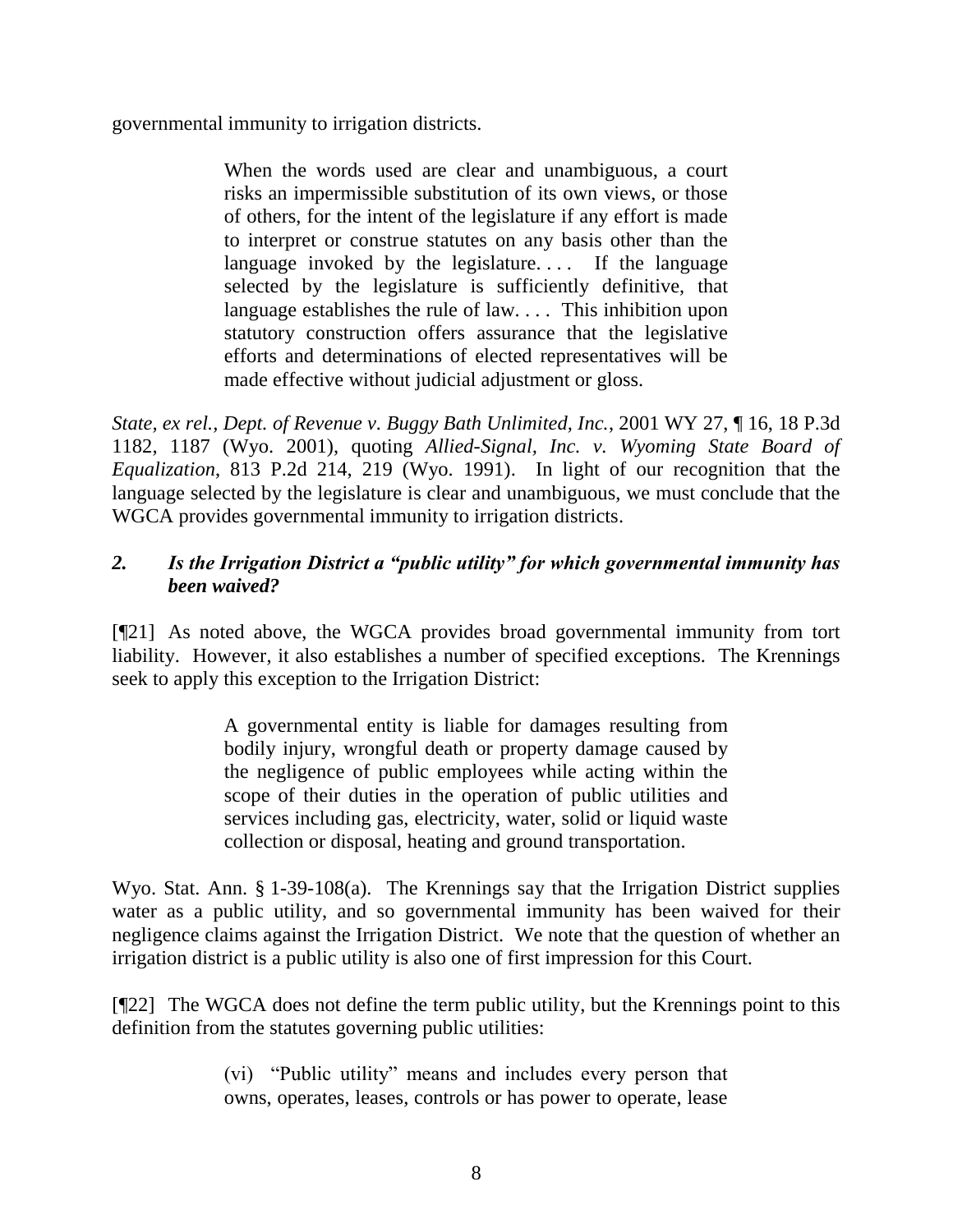or control: . . .

(E) Any plant, property or facility for the supply, storage, distribution or furnishing to or for the public of water for manufacturing, municipal, agriculture or domestic uses, except and excluding any such plant, property or facility owned by a municipality;

Wyo. Stat. Ann. § 37-1-101(a). We agree that this definition provides a useful indication of what the legislature meant by the term public utility as used in the WGCA.

[¶23] The Krennings rely on the fact that the Irrigation District supplies, distributes, or furnishes water for agricultural uses, which they say brings the Irrigation District within the statutory definition of a public utility. In contrast, the Irrigation District asserts that it does not supply water "to or for the public," but only to its members. Accordingly, the Irrigation District says that it does not fit the definition of a public utility.

[¶24] We have previously explained that the statutory phrase "to or for the public" refers to "sales to sufficient of the public to clothe the operation with a public interest." *Phillips Petroleum Co. v. Public Service Comm'n of Wyoming*, 545 P.2d 1167, 1171 (Wyo. 1976), citing *Iowa State Commerce Comm'n v. Northern Natural Gas Co.*, 161 N.W.2d 111, 115 (Iowa 1968), and *Griffith v. New Mexico Public Service Comm'n*, 86 N.M. 113, 116, 520 P.2d 269, 272 (1974). Applying that definition, we determined that a company supplying natural gas to a single purchaser did not supply gas "to or for the public," and was not a public utility. *Phillips Petroleum*, 545 P.2d at 1172. Similarly, in *Bridle Bit Ranch Co. v. Basin Elec. Power Coop.*, 2005 WY 108, ¶ 31, 118 P.3d 996, 1011 (Wyo. 2005), we considered the status of an electric company supplying wholesale electricity only to distribution cooperatives that, in turn, distributed the electricity in the retail market. We concluded that supplying electricity to a limited number of distribution cooperatives was not supplying it "to or for the public," and that the electric company was not a public utility.

[¶25] We have also explained that the test for a public utility is not the absolute number of persons it serves, but whether it is devoted to public use. *Rural Elec. Co. v. State Bd. of Equalization*, 57 Wyo. 451, 471-72, 120 P.2d 741, 747 (1942). In that case, we held that a rural electric company was a public utility, despite the fact that it provided electricity only to its members. Indications that it was devoted to public use included the facts that it had "solicited practically everyone in that territory" to become members, and it "accepted substantially all requests for service of its commodity." *Id*. at 482, 120 P.2d at 751. This ruling supports the concept that a public utility is "open to the use and service of all members of the public who may require it." 73B C.J.S. *Public Utilities* § 2 (2008).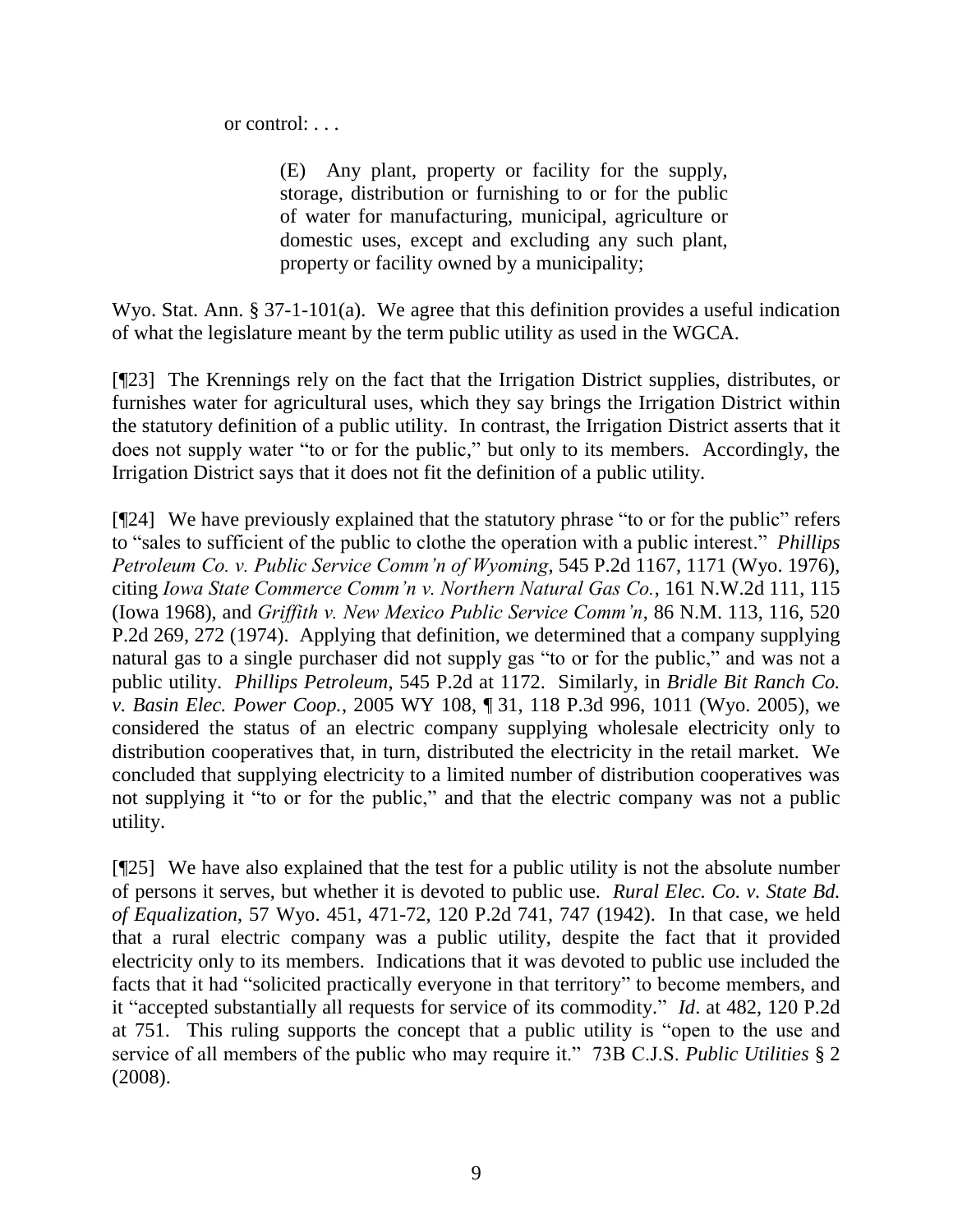[¶26] By Wyoming statute, an irrigation district may include only those lands that benefit from the irrigation works. Wyo. Stat. Ann. § 41-7-203. It makes assessments only against the owners of those lands. *See Gies v. Boehm*, 78 Wyo. 449, 463-64, 329 P.2d 807, 813 (1958); *Biddick*, 299 P.2d at 1064-65. In this case, the Krennings do not dispute the Irrigation District's position that "it serves only a limited class of individuals, those who are actually members [of] the irrigation district." While there may be a substantial number of members, $3$  still membership in the Irrigation District is a small subset of the public at large. As the district court stated in its decision letter, there is "no reason to believe that any type of products or services are being sold by the District to the general public." These facts support the conclusion that the Irrigation District is not a public utility, just as an electric company supplying electricity to a limited number of distributors was not a public utility. *See Bridle Bit*, ¶ 31, 118 P.3d at 1011.

[¶27] The Krennings do not contend that the Irrigation District solicits practically everyone to become members, or that it accepts substantially all requests for its commodity. This is in direct contrast with *Rural Elec. Co.*, 120 P.2d at 751, where such facts indicated that the electric cooperative was a public utility. The Krennings do not contend that this Irrigation District, or any other in the state, has ever been regulated as a public utility by the Wyoming Public Service Commission. Based on these facts, we must agree with the district court's conclusion that the Irrigation District does not supply water "to or for the public," and affirm its ruling that the Irrigation District is not a public utility.

## *3. Did the district court properly grant summary judgment to Mr. Flowers as an employee of the Irrigation District?*

[¶28] The WGCA extends governmental immunity to the "governmental entity and its public employees while acting within the scope of duties." Wyo. Stat. Ann. § 1-39- 104(a). On that basis, the district court granted summary judgment to Mr. Flowers, ruling that he, as an employee of the Irrigation District, was also subject to governmental immunity. However, the Krennings point out that their complaint alleged Mr. Flowers committed an intentional assault and battery against Mr. Krenning. On appeal, they maintain that the actions of Mr. Flowers were outside the scope of his duties as an employee of the Irrigation District and that Mr. Flowers is not entitled to governmental immunity as an employee of the Irrigation District.

[¶29] The Krennings correctly contend that Mr. Flowers is not entitled to governmental

<sup>&</sup>lt;sup>3</sup> The Irrigation District did not cite current figures, but by way of illustration, when it was organized in 1953 it had approximately 225 members.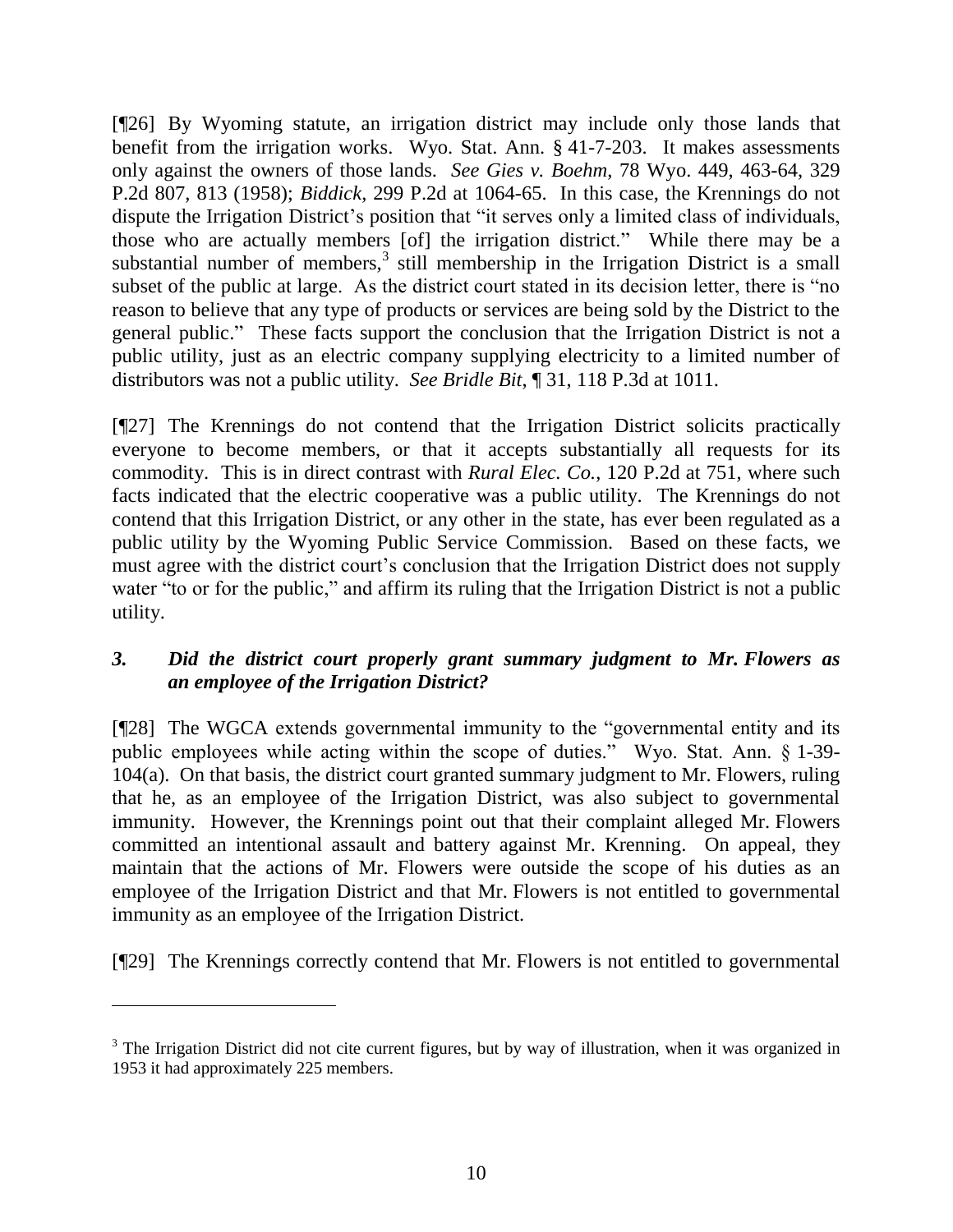immunity for actions outside the scope of his employment with the Irrigation District. Wyo. Stat. Ann. § 1-39-108(a) grants immunity only for "public employees while acting within the scope of their duties." The problem for the Krennings, however, is that none of their pleadings ever alleged that Mr. Flowers had acted outside the scope of his employment. To the contrary, the complaint filed by the Krennings, under the heading "Facts Common to All Counts," included these allegations:

> 7. On October 4, 2004, Defendant James Flowers, (hereinafter FLOWERS), was employed by Defendant HEART MOUNTAIN and *acting within the scope of his employment* for Defendant HEART MOUNTAIN. Defendant FLOWERS was driving a vehicle provided to him by Defendant HEART MOUNTAIN and was accompanied by another employee of Defendant HEART MOUNTAIN, Glen House, a ditch rider.

> 8. On October 4, 2004, Defendant FLOWERS, while *acting within the scope of his employment*, met with Plaintiff STEVEN M. KRENNING along a [sic] irrigation ditch road owned or maintained by Defendant HEART MOUNTAIN.

(Emphasis added.) These express allegations that Mr. Flowers was "acting within the scope of his employment" were incorporated, by reference, into each and every one of the Krennings' causes of action. Of particular note, their third cause of action, alleging the intentional tort of assault and battery, explicitly incorporated the allegations that Mr. Flowers was acting within the scope of his employment:

> 20. Plaintiffs adopt and incorporate by reference all allegations contained in paragraphs 1 through 19, previously recited, the same as if they were set forth herein in their entirety.

> 21. While present on the irrigation ditch right-of-way, a place where Plaintiff STEVEN M. KRENNING has a legal right to be, Defendant FLOWERS assaulted, battered and inflicted injury upon Plaintiff STEVEN M. KRENNING.

We have reviewed the district court pleadings carefully, and did not find any allegation that Mr. Flowers had acted outside the scope of his employment.

[¶30] "We have previously determined that notice pleading is recognized by our rules of civil procedure." *BB v. RSR*, 2007 WY 4, ¶ 12, 149 P.3d 727, 732 (Wyo. 2007). Litigants need not present their claims in any technical language or form, and pleadings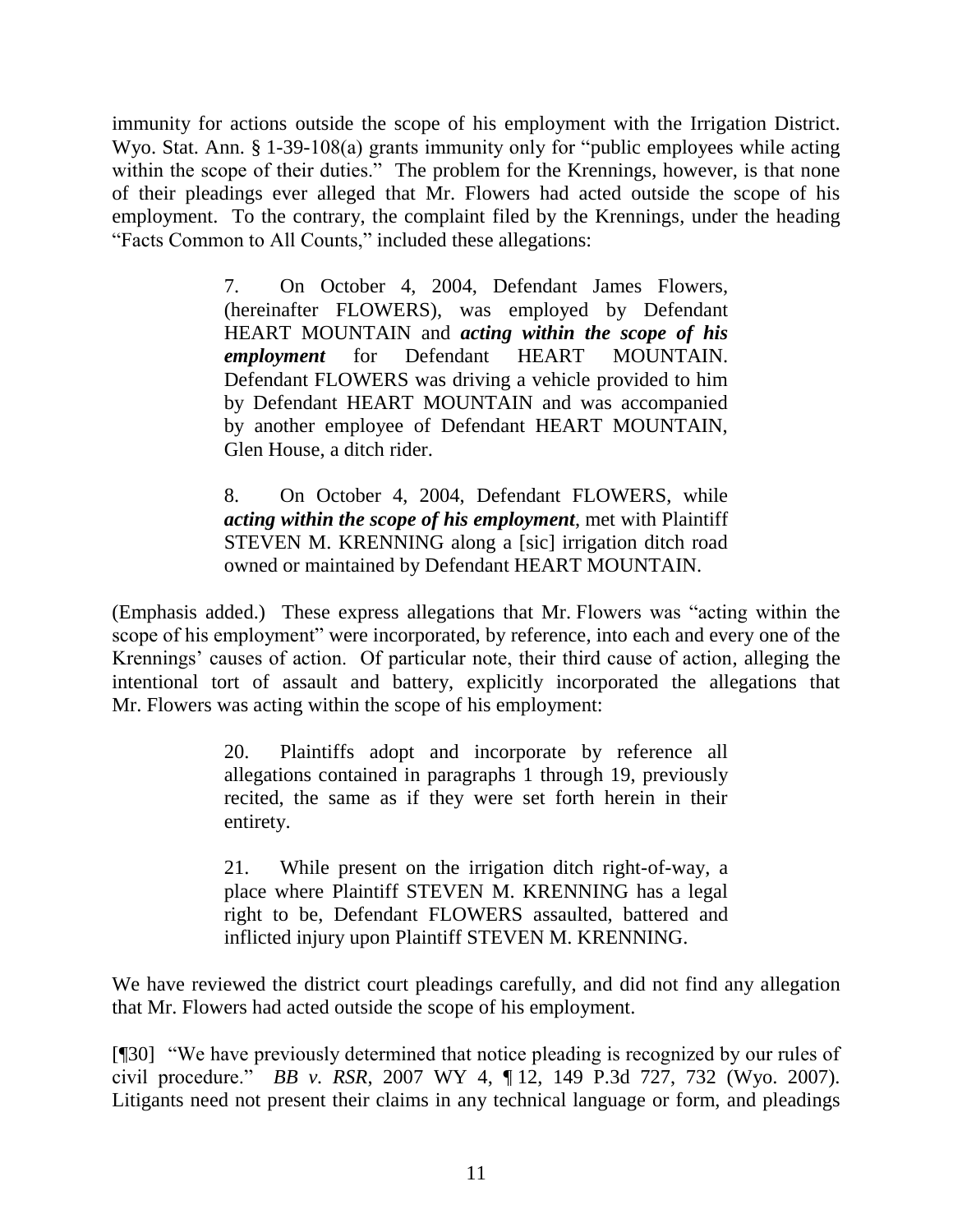must be liberally construed to ensure substantial justice. *Harris v. Grizzle*, 599 P.2d 580, 583 (Wyo. 1979); *see also* W.R.C.P. 8(e)(1), 8(f). However, notice pleading imposes the "fundamental . . . obligation of every pleader to apprise his adversary of the nature of the claim against him." *Glover v. Giraldo*, 824 P.2d 552, 556 (Wyo. 1992). A complaint is sufficient if it provides the opposing party fair notice of the claims against him. *Lynch v. Patterson*, 701 P.2d 1126, 1134 (Wyo. 1985). *See also Jackson State Bank v. Homar*, 837 P.2d 1081, 1085-86 (Wyo. 1992).

[¶31] We have applied this standard to the Krennings" pleadings in this case. It may be, as the Krennings assert, that assault and battery seem unlikely to fall within the scope of Mr. Flowers" duties as an employee of the Irrigation District. On that basis, the Krennings claim that their cause of action for assault and battery necessarily implied the allegation that Mr. Flowers had acted beyond the scope of his employment. However, such an implication cannot overcome the Krennings' express allegations that he was acting within the scope of his employment. In the face of those express allegations, a mere implication could not fairly apprise Mr. Flowers that claims were being brought against him for actions outside the scope of his employment.

[¶32] Accordingly, while the Krennings could have brought claims against Mr. Flowers alleging he had acted outside the scope of his employment, we agree with the district court that they did not. All of the allegations in the complaint were expressly made against Mr. Flowers as an employee of the Irrigation District. In that capacity, he is subject to governmental immunity, and summary judgment was properly granted in his favor.

## *4. Does governmental immunity violate the equal protection guarantees of the Wyoming Constitution?*

[¶33] Finally, the Krennings assert that granting governmental immunity to an irrigation district and its employees is contrary to Wyoming's constitutional guarantees of equal protection under the law.<sup>4</sup> The party challenging the constitutionality of a statute bears

<sup>&</sup>lt;sup>4</sup> As a preliminary matter, we note that the Wyoming Constitution contains no single equal protection clause, but rather, a cluster of clauses (art. 1, §§ 2, 3, and 34, and art. 3, § 27) that, together, create the state"s functional equivalent of the federal equal protection clause, U.S. Const. amend. XIV, § 1. *See Greenwalt v. Ram Rest. Corp.*, 2003 WY 77, ¶ 39, 71 P.3d 717, 730 (Wyo. 2003). In the statement of issues in their brief, the Krennings also list the due process provision of the Wyoming Constitution, art. 1, § 6, and the open courts provision of art. 1, § 8. However, their brief contains no argument or discussion of these latter provisions, so we deem those arguments waived, and confine our discussion to an equal protection analysis. *See Ultra Res., Inc. v. McMurry Energy Co.*, 2004 WY 121, ¶¶ 7-8, 99 P.3d 959, 962 (Wyo. 2004).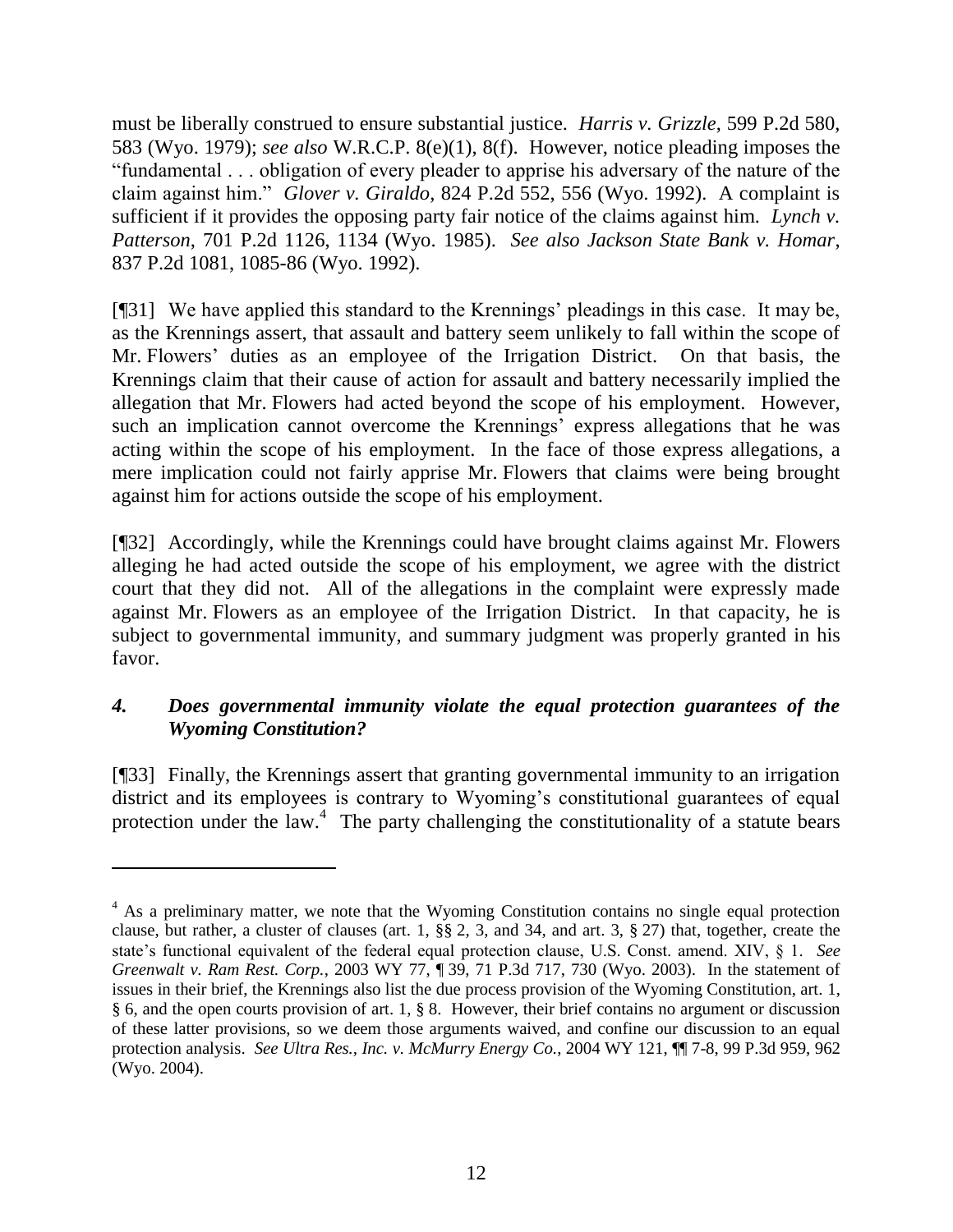the burden of proving the statute is unconstitutional. *Pfeil v. Amax Coal West, Inc.*, 908 P.2d 956, 961 (Wyo. 1995). That burden is a heavy one "in that the appellant must "clearly and exactly show the unconstitutionality beyond any reasonable doubt."" *Cathcart v. Meyer*, 2004 WY 49, ¶ 7, 88 P.3d 1050, 1056 (Wyo. 2004), quoting *Reiter v. State*, 2001 WY 116, ¶ 7, 36 P.3d 586, 589 (Wyo. 2001). In our analysis, we presume "the statute to be constitutional. . . . Any doubt in the matter must be resolved in favor of the statute"s constitutionality." *Thomson v. Wyoming In-Stream Flow Committee*, 651 P.2d 778, 789-90 (Wyo. 1982) (internal citations omitted). We apply a three-element test requiring: (1) identification of the legislative classification at issue; (2) identification of the legislative objectives; and (3) determination of whether the legislative classification is rationally related to the achievement of an appropriate legislative purpose. *Greenwalt v. Ram Rest. Corp.*, 2003 WY 77, ¶ 40, 71 P.3d 717, 732 (Wyo. 2003).

[¶34] The Krennings have failed to carry this heavy burden. Their identification of the legislative classification is less than lucid. They state only that the "legislative classification which is at issue in this case is immunity granted to non-taxpayer "special districts' or 'public corporations."" This establishes only one group, with no indication of what the opposing classification might be, or of how the two groups are subject to different treatment or unequal protection.

[¶35] The Krennings have also failed to show that granting governmental immunity to the Irrigation District is not rationally related to an appropriate legislative purpose. They assert that the legislative purpose of governmental immunity is to protect taxpayers, and because the Irrigation District is not supported by taxes, there is no rational legislative purpose served by granting the Irrigation District governmental immunity. The Krennings have read the legislative purpose too narrowly.

[¶36] The legislative objective in enacting this statute was expressly set forth by the legislature as follows:

> The Wyoming legislature recognizes the inherently unfair and inequitable results which occur in the strict application of the doctrine of governmental immunity and is cognizant of the Wyoming Supreme Court decision of *Oroz v. Board of County Commissioners*, 575 P.2d 1155 (1978). It is further recognized that the state and its political subdivisions as trustees of public revenues are constituted to serve the inhabitants of the state of Wyoming and furnish certain services not available through private parties and, in the case of the state, state revenues may only be expended upon legislative appropriation. This act is adopted by the legislature to balance the respective equities between persons injured by governmental actions and the taxpayers of the state